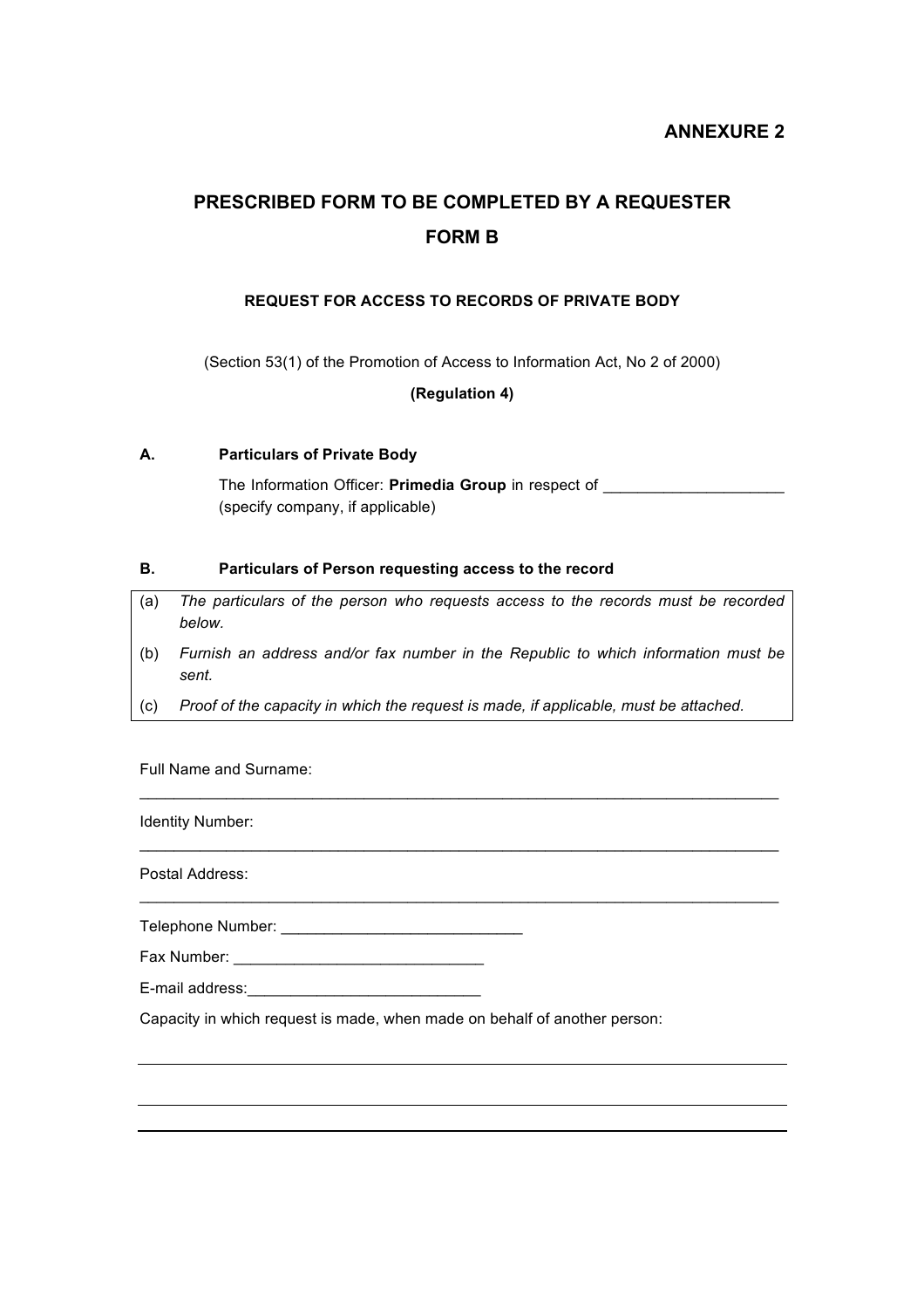## **C. Particulars of person of whose behalf request is made:**

*This section must be completed only if a request for information is made on behalf of another person*

 $\mathcal{L}_\mathcal{L} = \{ \mathcal{L}_\mathcal{L} = \{ \mathcal{L}_\mathcal{L} = \{ \mathcal{L}_\mathcal{L} = \{ \mathcal{L}_\mathcal{L} = \{ \mathcal{L}_\mathcal{L} = \{ \mathcal{L}_\mathcal{L} = \{ \mathcal{L}_\mathcal{L} = \{ \mathcal{L}_\mathcal{L} = \{ \mathcal{L}_\mathcal{L} = \{ \mathcal{L}_\mathcal{L} = \{ \mathcal{L}_\mathcal{L} = \{ \mathcal{L}_\mathcal{L} = \{ \mathcal{L}_\mathcal{L} = \{ \mathcal{L}_\mathcal{$ 

 $\mathcal{L}_\text{max}$  , and the set of the set of the set of the set of the set of the set of the set of the set of the set of

Full names and Surname:

Identity Number:

#### **D. Particulars of Record:**

- (a) *Provide full particulars of the record to which access is requested, including the reference number if that is known to you, to enable the record to be located.*
- (b) *If the provided space is inadequate please continue on a separate folio and attach it to this form. The requester must sign all the additional folios*

 $\mathcal{L}_\text{max}$  , and the set of the set of the set of the set of the set of the set of the set of the set of the set of  $\mathcal{L}_\mathcal{L} = \{ \mathcal{L}_\mathcal{L} = \{ \mathcal{L}_\mathcal{L} = \{ \mathcal{L}_\mathcal{L} = \{ \mathcal{L}_\mathcal{L} = \{ \mathcal{L}_\mathcal{L} = \{ \mathcal{L}_\mathcal{L} = \{ \mathcal{L}_\mathcal{L} = \{ \mathcal{L}_\mathcal{L} = \{ \mathcal{L}_\mathcal{L} = \{ \mathcal{L}_\mathcal{L} = \{ \mathcal{L}_\mathcal{L} = \{ \mathcal{L}_\mathcal{L} = \{ \mathcal{L}_\mathcal{L} = \{ \mathcal{L}_\mathcal{$  $\mathcal{L}_\text{max}$  , and the set of the set of the set of the set of the set of the set of the set of the set of the set of  $\mathcal{L}_\text{max}$  , and the set of the set of the set of the set of the set of the set of the set of the set of the set of  $\mathcal{L}_\mathcal{L} = \{ \mathcal{L}_\mathcal{L} = \{ \mathcal{L}_\mathcal{L} = \{ \mathcal{L}_\mathcal{L} = \{ \mathcal{L}_\mathcal{L} = \{ \mathcal{L}_\mathcal{L} = \{ \mathcal{L}_\mathcal{L} = \{ \mathcal{L}_\mathcal{L} = \{ \mathcal{L}_\mathcal{L} = \{ \mathcal{L}_\mathcal{L} = \{ \mathcal{L}_\mathcal{L} = \{ \mathcal{L}_\mathcal{L} = \{ \mathcal{L}_\mathcal{L} = \{ \mathcal{L}_\mathcal{L} = \{ \mathcal{L}_\mathcal{$ 

 $\mathcal{L}_\text{max}$  , and the set of the set of the set of the set of the set of the set of the set of the set of the set of

 $\mathcal{L}_\mathcal{L} = \{ \mathcal{L}_\mathcal{L} = \{ \mathcal{L}_\mathcal{L} = \{ \mathcal{L}_\mathcal{L} = \{ \mathcal{L}_\mathcal{L} = \{ \mathcal{L}_\mathcal{L} = \{ \mathcal{L}_\mathcal{L} = \{ \mathcal{L}_\mathcal{L} = \{ \mathcal{L}_\mathcal{L} = \{ \mathcal{L}_\mathcal{L} = \{ \mathcal{L}_\mathcal{L} = \{ \mathcal{L}_\mathcal{L} = \{ \mathcal{L}_\mathcal{L} = \{ \mathcal{L}_\mathcal{L} = \{ \mathcal{L}_\mathcal{$  $\mathcal{L}_\mathcal{L} = \{ \mathcal{L}_\mathcal{L} = \{ \mathcal{L}_\mathcal{L} = \{ \mathcal{L}_\mathcal{L} = \{ \mathcal{L}_\mathcal{L} = \{ \mathcal{L}_\mathcal{L} = \{ \mathcal{L}_\mathcal{L} = \{ \mathcal{L}_\mathcal{L} = \{ \mathcal{L}_\mathcal{L} = \{ \mathcal{L}_\mathcal{L} = \{ \mathcal{L}_\mathcal{L} = \{ \mathcal{L}_\mathcal{L} = \{ \mathcal{L}_\mathcal{L} = \{ \mathcal{L}_\mathcal{L} = \{ \mathcal{L}_\mathcal{$  $\mathcal{L}_\text{max}$  , and the set of the set of the set of the set of the set of the set of the set of the set of the set of  $\mathcal{L}_\text{max}$  , and the set of the set of the set of the set of the set of the set of the set of the set of the set of  $\mathcal{L}_\mathcal{L} = \{ \mathcal{L}_\mathcal{L} = \{ \mathcal{L}_\mathcal{L} = \{ \mathcal{L}_\mathcal{L} = \{ \mathcal{L}_\mathcal{L} = \{ \mathcal{L}_\mathcal{L} = \{ \mathcal{L}_\mathcal{L} = \{ \mathcal{L}_\mathcal{L} = \{ \mathcal{L}_\mathcal{L} = \{ \mathcal{L}_\mathcal{L} = \{ \mathcal{L}_\mathcal{L} = \{ \mathcal{L}_\mathcal{L} = \{ \mathcal{L}_\mathcal{L} = \{ \mathcal{L}_\mathcal{L} = \{ \mathcal{L}_\mathcal{$ 

1. Description of the Record or relevant part of the record:

#### 2. Reference number, if available:

3. Any further particulars of the record: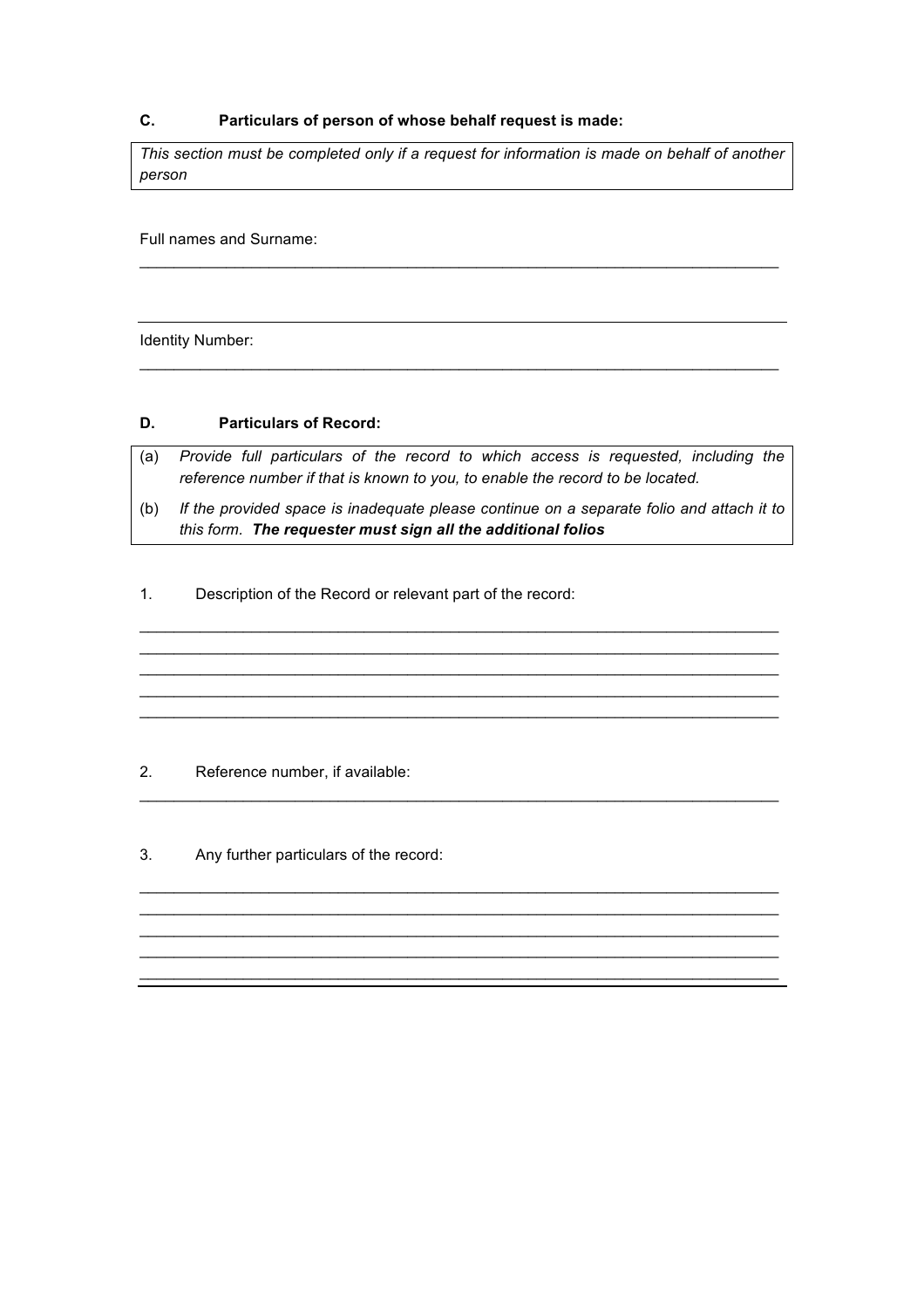## **E. Fees:**

- (a) *A request for access to a record, other than a record containing personal information about yourself, will be processed only after a request fee has been paid.*
- (b) *You will be notified of the amount of the request fee.*
- (c) *The fee payable for access to a record depends on the form in which the access is required and the reasonable time required to search for and prepare a record.*
- (d) *If you qualify for exemption of the payment of any fee, please state the reason therefore.*

 $\mathcal{L}_\mathcal{L} = \{ \mathcal{L}_\mathcal{L} = \{ \mathcal{L}_\mathcal{L} = \{ \mathcal{L}_\mathcal{L} = \{ \mathcal{L}_\mathcal{L} = \{ \mathcal{L}_\mathcal{L} = \{ \mathcal{L}_\mathcal{L} = \{ \mathcal{L}_\mathcal{L} = \{ \mathcal{L}_\mathcal{L} = \{ \mathcal{L}_\mathcal{L} = \{ \mathcal{L}_\mathcal{L} = \{ \mathcal{L}_\mathcal{L} = \{ \mathcal{L}_\mathcal{L} = \{ \mathcal{L}_\mathcal{L} = \{ \mathcal{L}_\mathcal{$ 

Reason for exemption of payment of the fee (if any):

#### **F. Form of Access to the Record:**

*If you are prevented by a disability to read, view or listen to the record in the form of access provided for in 1 to 4 hereunder, state your disability and indicate in which form the record is required.*

| Disability: | Form in which record is required: |
|-------------|-----------------------------------|
|             |                                   |
|             |                                   |

Mark the appropriate box with an "X"

*NOTES:*

- (a) *Your indication as to the required form of access depends on the form in which the record is available.*
- (b) *Access in the form requested may be refused in certain circumstances. In such a case you will be informed if access will be granted in another form.*
- (c) *The fee payable for access to the record, if any, will be determined partly by the form in which access is requested.*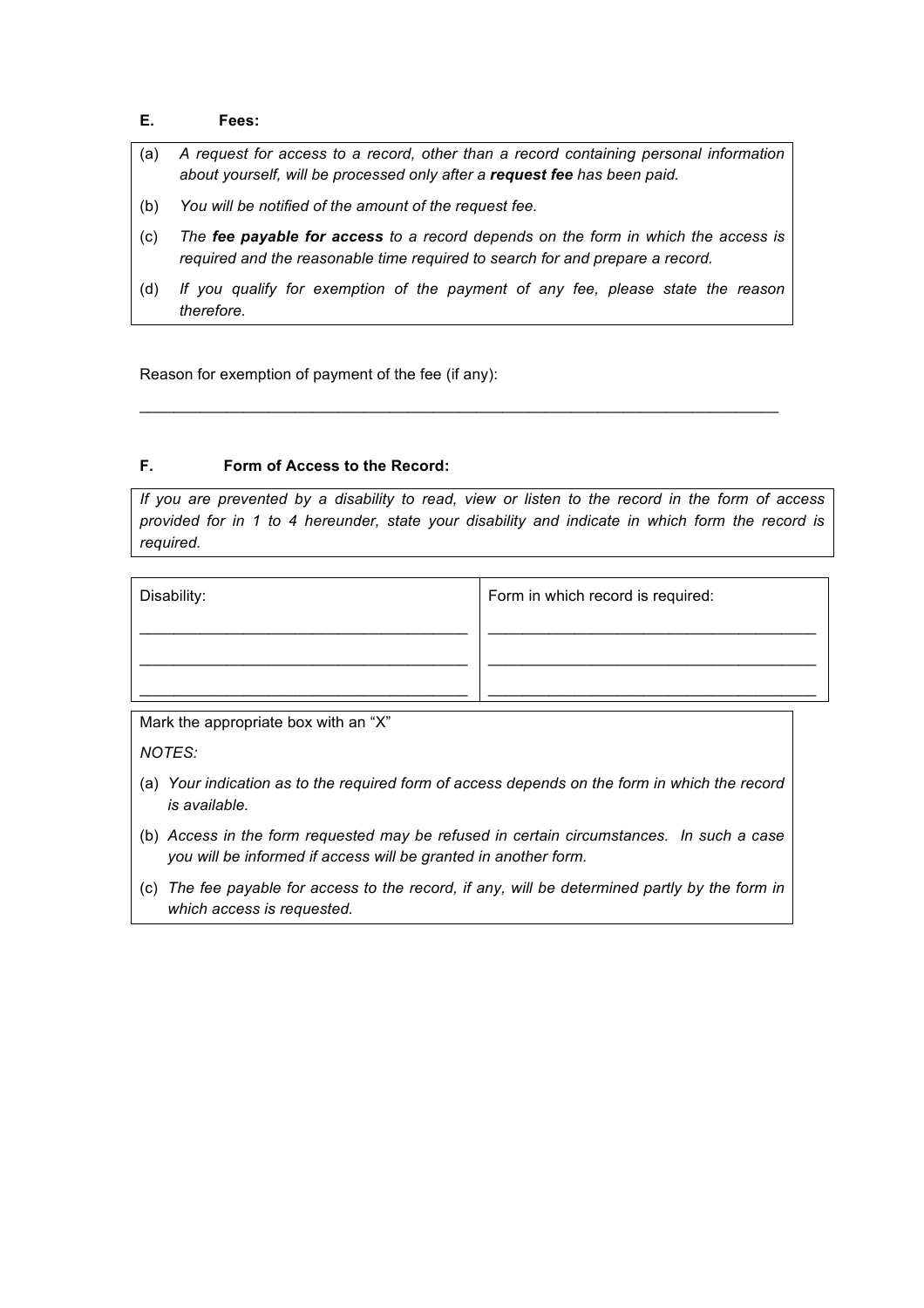| 1. If the record is in written or printed form:                                                                             |                           |  |                                                             |                               |                               |                                                                                   |     |  |
|-----------------------------------------------------------------------------------------------------------------------------|---------------------------|--|-------------------------------------------------------------|-------------------------------|-------------------------------|-----------------------------------------------------------------------------------|-----|--|
|                                                                                                                             | Copy of record *          |  |                                                             |                               | Inspection of record          |                                                                                   |     |  |
| 2. If the record consists of visual images:                                                                                 |                           |  |                                                             |                               |                               |                                                                                   |     |  |
| (This includes photographs, slides, video recordings, computer-generated images, sketches,<br>$etc.$ )                      |                           |  |                                                             |                               |                               |                                                                                   |     |  |
|                                                                                                                             | View the images           |  | Copy of the images *                                        |                               | Transcription<br>images*      | of                                                                                | the |  |
| If the record consists of recorded words or information which can be reproduced in<br>3.<br>sound:                          |                           |  |                                                             |                               |                               |                                                                                   |     |  |
|                                                                                                                             | Listen to the soundtrack  |  |                                                             |                               | Transcription of soundtrack * |                                                                                   |     |  |
|                                                                                                                             | (audio cassette)          |  |                                                             | (written or printed document) |                               |                                                                                   |     |  |
| 4. If the record is held on computer or in an electronic or machine-readable form:                                          |                           |  |                                                             |                               |                               |                                                                                   |     |  |
|                                                                                                                             | Printed copy of<br>record |  | Printed copy of<br>information derived<br>from the record * |                               |                               | Copy in computer<br>readable form * (3,5"<br>magnetic or optical<br>compact disc) |     |  |
| If you requested a copy or transcription of a record (above), do you wish<br>the copy or transcription to be posted to you? |                           |  |                                                             |                               | <b>YES</b>                    | <b>NO</b>                                                                         |     |  |
| A postal fee is payable.                                                                                                    |                           |  |                                                             |                               |                               |                                                                                   |     |  |

**G. Particulars of right to be exercised or protected:**

*If the provided space is inadequate, please continue of a separate folio and attach it to this form The requester must sign all the additional folios*

\_\_\_\_\_\_\_\_\_\_\_\_\_\_\_\_\_\_\_\_\_\_\_\_\_\_\_\_\_\_\_\_\_\_\_\_\_\_\_\_\_\_\_\_\_\_\_\_\_\_\_\_\_\_\_\_\_\_\_\_\_\_\_\_\_\_\_\_\_\_\_\_\_\_

1. Indicate which right is to be exercised or protected:

2. Explain why the requested record is required for the exercising or protection of the aforementioned right:

 $\mathcal{L}_\mathcal{L} = \{ \mathcal{L}_\mathcal{L} = \{ \mathcal{L}_\mathcal{L} = \{ \mathcal{L}_\mathcal{L} = \{ \mathcal{L}_\mathcal{L} = \{ \mathcal{L}_\mathcal{L} = \{ \mathcal{L}_\mathcal{L} = \{ \mathcal{L}_\mathcal{L} = \{ \mathcal{L}_\mathcal{L} = \{ \mathcal{L}_\mathcal{L} = \{ \mathcal{L}_\mathcal{L} = \{ \mathcal{L}_\mathcal{L} = \{ \mathcal{L}_\mathcal{L} = \{ \mathcal{L}_\mathcal{L} = \{ \mathcal{L}_\mathcal{$  $\mathcal{L}_\mathcal{L} = \{ \mathcal{L}_\mathcal{L} = \{ \mathcal{L}_\mathcal{L} = \{ \mathcal{L}_\mathcal{L} = \{ \mathcal{L}_\mathcal{L} = \{ \mathcal{L}_\mathcal{L} = \{ \mathcal{L}_\mathcal{L} = \{ \mathcal{L}_\mathcal{L} = \{ \mathcal{L}_\mathcal{L} = \{ \mathcal{L}_\mathcal{L} = \{ \mathcal{L}_\mathcal{L} = \{ \mathcal{L}_\mathcal{L} = \{ \mathcal{L}_\mathcal{L} = \{ \mathcal{L}_\mathcal{L} = \{ \mathcal{L}_\mathcal{$  $\mathcal{L}_\text{max}$  , and the set of the set of the set of the set of the set of the set of the set of the set of the set of

 $\mathcal{L}_\text{max}$  , and the set of the set of the set of the set of the set of the set of the set of the set of the set of  $\mathcal{L}_\mathcal{L} = \{ \mathcal{L}_\mathcal{L} = \{ \mathcal{L}_\mathcal{L} = \{ \mathcal{L}_\mathcal{L} = \{ \mathcal{L}_\mathcal{L} = \{ \mathcal{L}_\mathcal{L} = \{ \mathcal{L}_\mathcal{L} = \{ \mathcal{L}_\mathcal{L} = \{ \mathcal{L}_\mathcal{L} = \{ \mathcal{L}_\mathcal{L} = \{ \mathcal{L}_\mathcal{L} = \{ \mathcal{L}_\mathcal{L} = \{ \mathcal{L}_\mathcal{L} = \{ \mathcal{L}_\mathcal{L} = \{ \mathcal{L}_\mathcal{$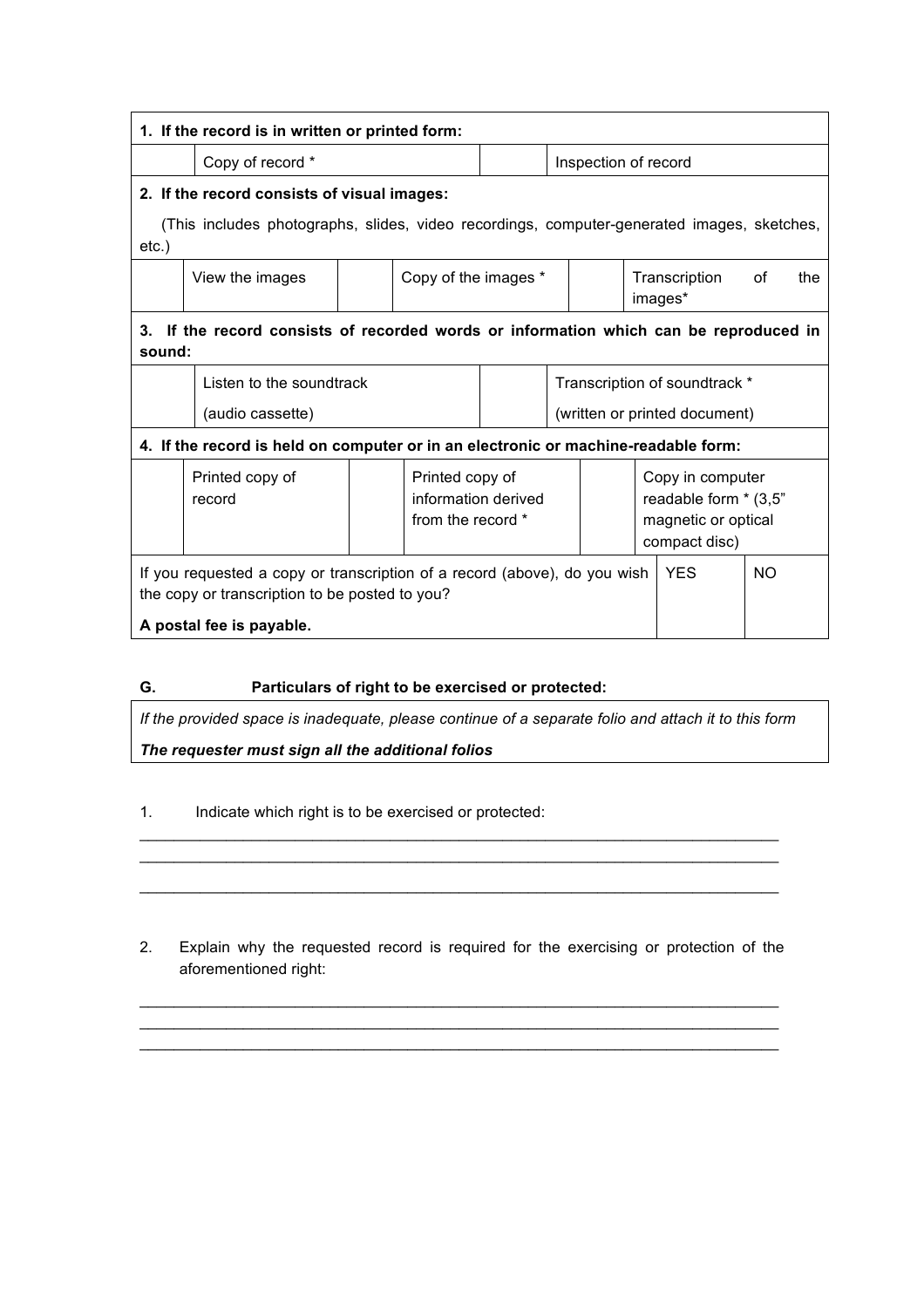## **H. Notice of decision regarding request for access:**

 $\mathcal{L}_\text{max}$  and  $\mathcal{L}_\text{max}$  and  $\mathcal{L}_\text{max}$  and  $\mathcal{L}_\text{max}$ 

*You will be notified in writing whether your request has been approved/denied. If you wish to be informed thereof in another manner, please specify the manner and provide the necessary particulars to enable compliance with your request.*

How would you prefer to be informed of the decision regarding your request for access to the record?

 $\mathcal{L}_\text{max}$  , and the set of the set of the set of the set of the set of the set of the set of the set of the set of  $\mathcal{L}_\mathcal{L} = \{ \mathcal{L}_\mathcal{L} = \{ \mathcal{L}_\mathcal{L} = \{ \mathcal{L}_\mathcal{L} = \{ \mathcal{L}_\mathcal{L} = \{ \mathcal{L}_\mathcal{L} = \{ \mathcal{L}_\mathcal{L} = \{ \mathcal{L}_\mathcal{L} = \{ \mathcal{L}_\mathcal{L} = \{ \mathcal{L}_\mathcal{L} = \{ \mathcal{L}_\mathcal{L} = \{ \mathcal{L}_\mathcal{L} = \{ \mathcal{L}_\mathcal{L} = \{ \mathcal{L}_\mathcal{L} = \{ \mathcal{L}_\mathcal{$ 

Signed at \_\_\_\_\_\_\_\_\_\_\_\_\_\_\_\_\_\_\_\_\_\_\_\_\_\_\_ this\_\_\_\_\_\_\_ day of \_\_\_\_\_\_\_\_\_\_\_\_\_\_\_\_\_\_\_\_  $20$ 

SIGNATURE OF REQUESTER/PERSON ON WHOSE BEHALF REQUEST IS MADE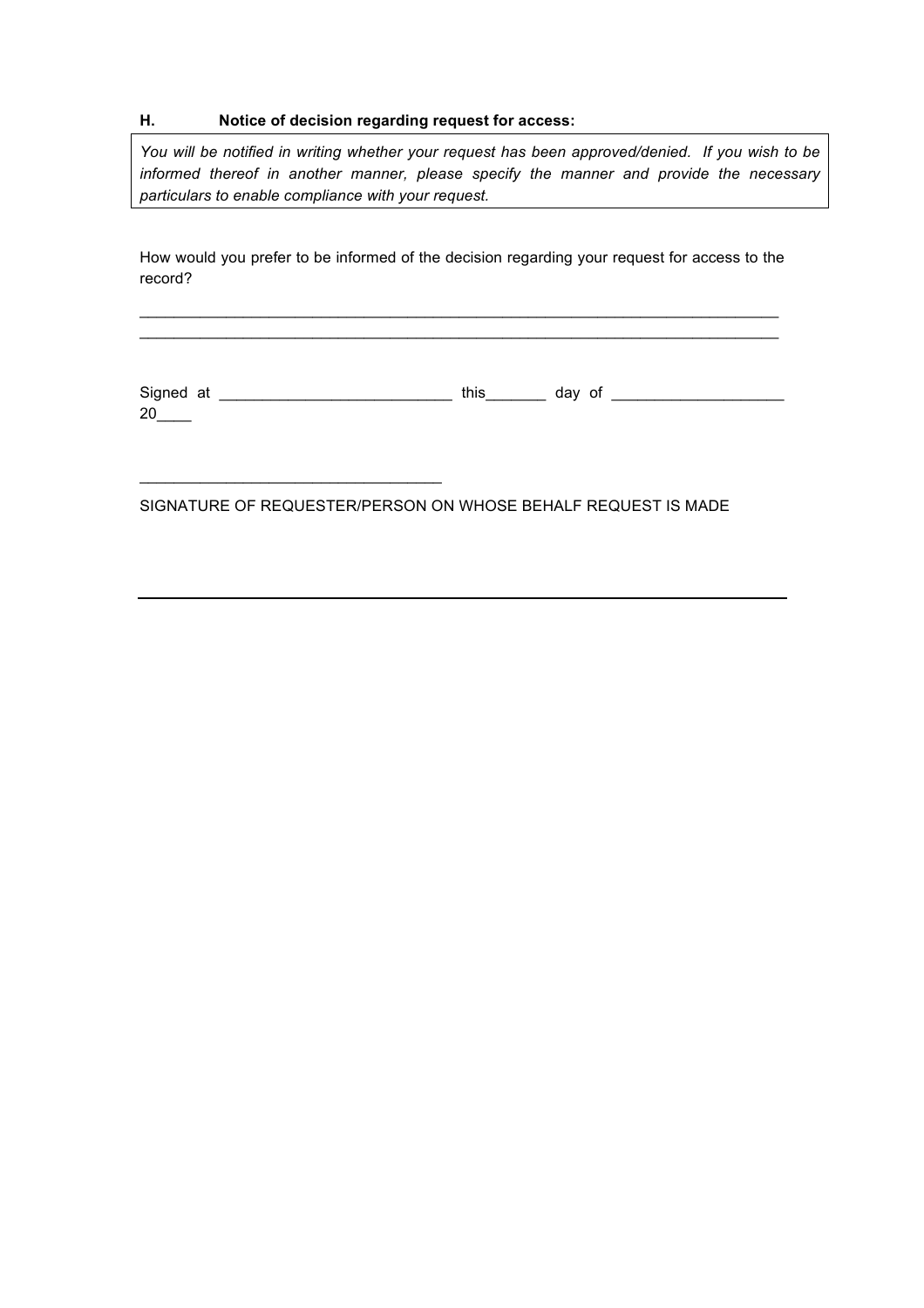# **ANNEXURE 3**

**R**

# **REPRODUCTION FEES**

Where an institution has voluntarily provided the Minister with a list of categories of records that will automatically be made available to any person requesting access thereto, the only charge that may be levied for obtaining such records, will be a fee for reproduction of the record in question.

THE APPLICABLE FEES FOR REPRODUCTION AS REFERRED TO ABOVE ARE:

|           |                                                                         | R     |
|-----------|-------------------------------------------------------------------------|-------|
| $\bullet$ | For every photocopy of an A4-size page or part thereof                  | 1,10  |
| $\bullet$ | For every printed copy of an A4-size page or part thereof held on a     |       |
|           | computer or in electronic or machine readable form                      | 0.75  |
| $\bullet$ | For a copy in a computer-readable form on:                              |       |
|           | 3,5" magnetic disc                                                      | 7,50  |
|           | Optical compact disc                                                    | 70,00 |
| $\bullet$ | A transcription of visual images, for an A4-size page or part thereof   | 40,00 |
| $\bullet$ | For a copy of visual images                                             | 60,00 |
| $\bullet$ | A transcription of an audio record, for an A4-size page or part thereof | 20,00 |
| $\bullet$ | For a copy of an audio record                                           | 30,00 |

### **Request fees:**

Where a requester submits a request for access to information held by an institution on a person other that the requester himself/herself, a request fee in the amount of R50,00 is payable up-front before the institution will further process the request received.

## **Access fees:**

An access fee is payable in all instances where a request for access to information is granted, except in those instances where payment of an access fee is specially excluded in terms of the Act or an exclusion is determined by the Minister in terms of Section 54 (8).

The applicable access fees which will be payable are:

• For every photocopy of an A4-size page or part thereof 1,10

• For every printed copy of an A4-size page or part thereof held on